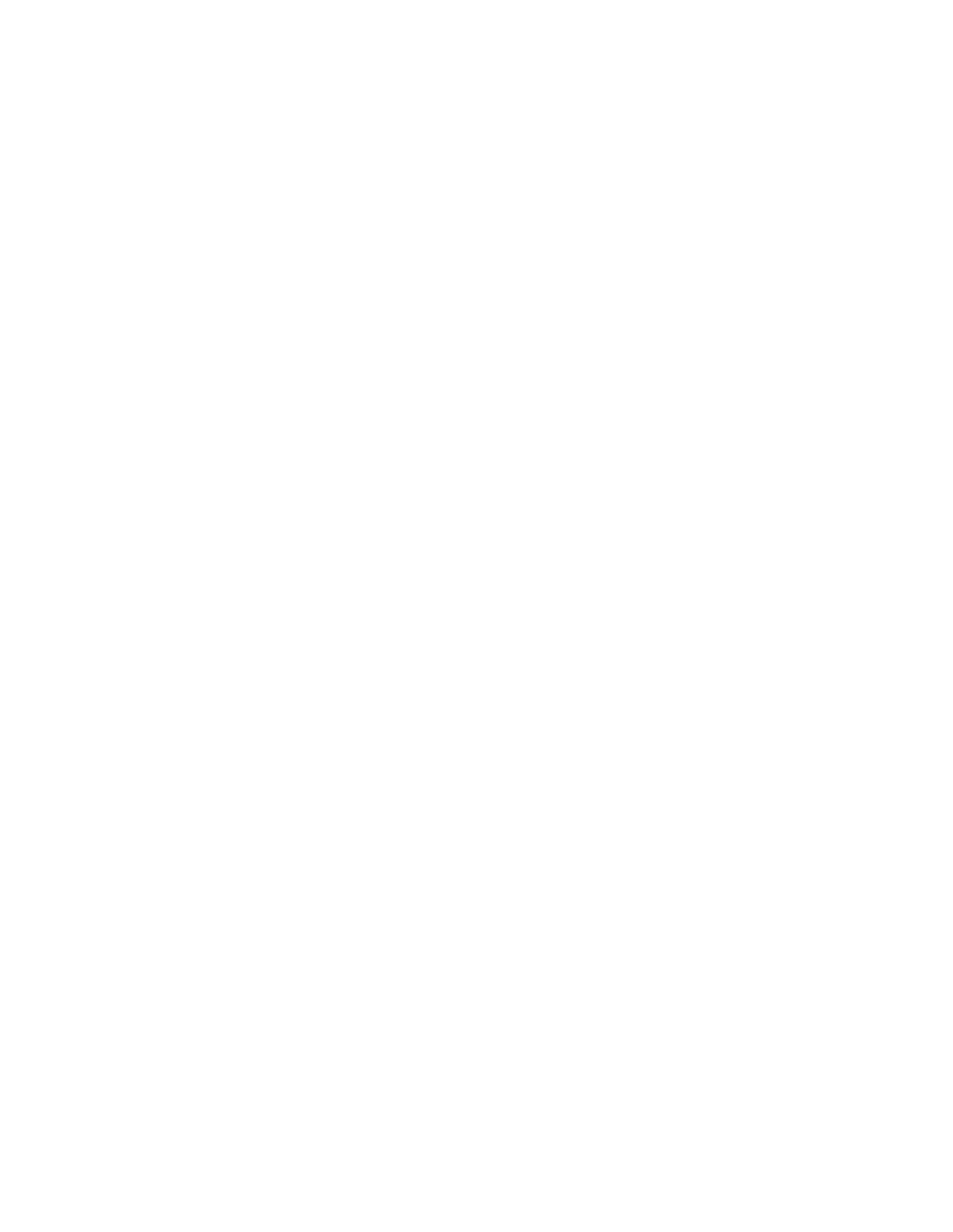## **SECTION 11343 SCREENINGS COMPACTOR**

### <span id="page-2-0"></span>**PART 1 - GENERAL**

### <span id="page-2-1"></span>1.01 THE REQUIREMENT

The CONTRACTOR shall furnish and install one screening compactor unit, complete and operable, and as specified herein and shown, all in accordance with the Contract Documents.

- <span id="page-2-2"></span>1.02 RELATED WORK SPECIFIED ELSEWHERE
	- A. Equipment General Provisions. 11000
	- B. Coating Systems. 09871

### <span id="page-2-3"></span>**PART 2 - PRODUCTS**

#### <span id="page-2-4"></span>2.01 OPERATION

- A. The screenings compactor shall be capable of continuous and intermittent duty compacting and conveying raw wastewater coarse screenings. The unit shall have a capacity of 40 cubic ft/hr handling wet screenings with a dry weight of not less than 6 percent.
- B. The screenings compactor shall come equipped with a local unit control panel (U.C.P.) with protection and control circuitry and a selector switch (Hand/Off/Auto). When the selector switch is in the "hand" position, the compactor shall be controlled locally by the Operator. When the selector switch is in the "off" position, the compactor shall not operate. When the selector switch is in the "Auto" position, the compactor shall be controlled by an ultrasonic level sensor.
- C. For automatic operation, the compactor operation shall be by ultrasonic level sensor. The sensor shall detect when the screenings hopper is full and shall cause the compactor to run. The duration of the run cycle shall be controlled by a field adjustable timer adjustable from 0 to 10 minutes.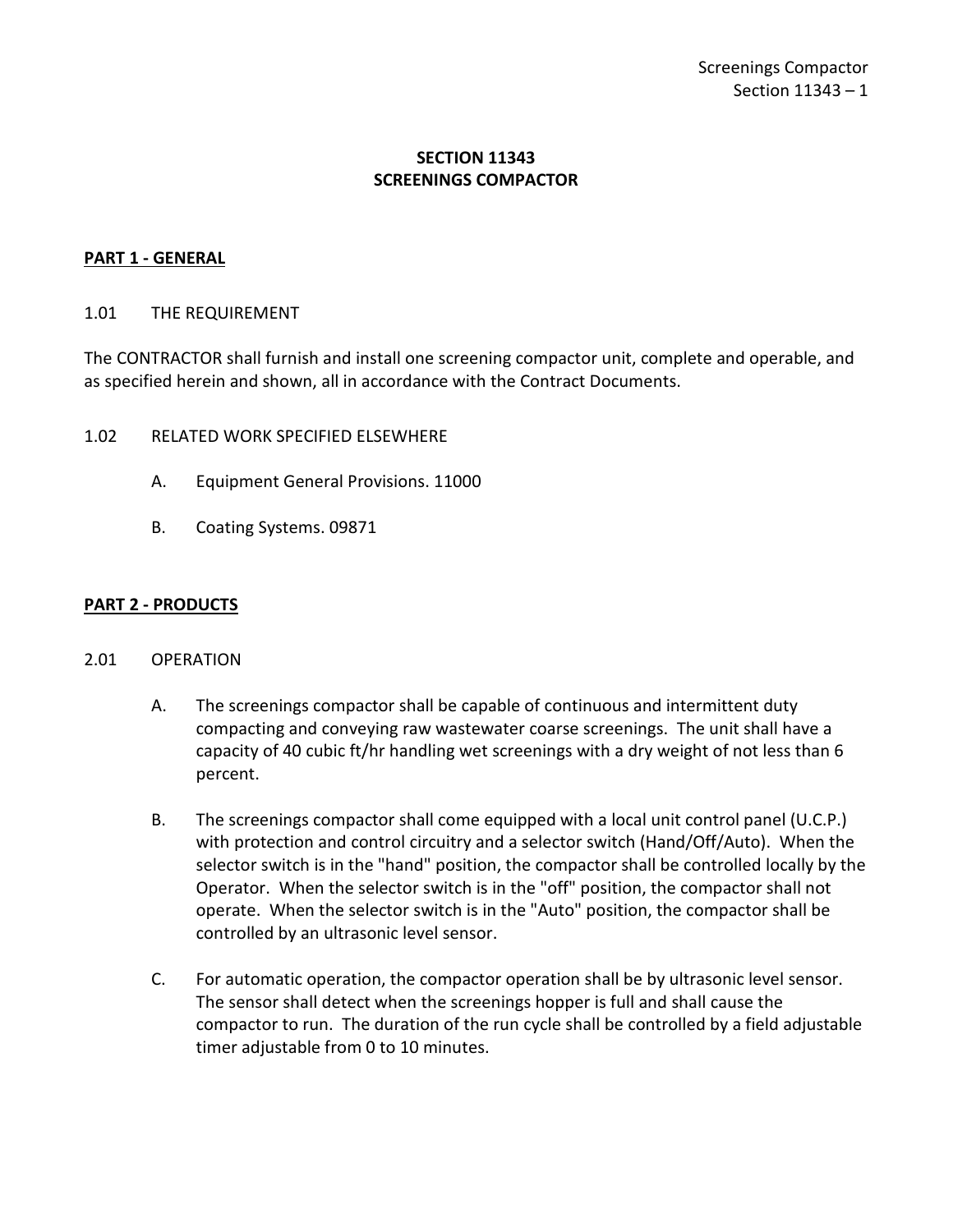# Screenings Compactor Section 11343 – 2

- D. The screenings compactor and local unit control panel shall be furnished with protection circuitry and devices to stop the operation of the unit, and to generate alarm signals, for the following conditions: high hydraulic pressure, low hydraulic pressure, delayed ram return, and early ram return. Failure or jamming of the compactor shall cause the compactor to stop and an alarm signal shall be generated.
- E. A lockout/stop switch shall also be provided that shall cause the compactor to stop immediately.

### <span id="page-3-0"></span>2.02 MATERIALS AND CONSTRUCTION

- A. The screenings compactor shall consist of a feed hopper inlet chamber, pressing and dewatering cylinder, resilient cone section, discharge pipe friction cylinder, hydraulic pressing ram, and hydraulic power pack. A local control panel and equipment supports shall also be provided.
- B. The screenings compactor shall be designed to receive screenings conveyed from the bar screen and shall reduce the volume and water content by means of a pressing action. Solids to be pressed shall be gravity fed to an inlet hopper and pressing zone where a hydraulically powered ram presses the screening into the resilient cone and friction cylinder. Water drainage shall be piped back to the sump as shown.
- C. Cylinder: The pressing zone and hydraulic ram housing shall consist of a 10-inch I.D. heavy duty Type 316 stainless steel cylinder. The cylinder shall be horizontally mounted with an overall length of 71 inches to discharge flange. A rectangular solids inlet hopper shall be top mounted in the cylinder casing. The cylinder shall be supported by a fixed rear foot assembly and an adjustable front leg assembly allowing a 10-inch adjustment range for the purposes of press inclination.
- D. Hydraulic Section:
	- 1. A hydraulic cylinder shall be fitted within and affixed to the basic unit. The hydraulic cylinder shall be fitted via link bearings to a press plate which contacts the screenings to be pressed. The hydraulic cylinder shall be rated at 5 tons capacity at an oil pressure of 1450 psi. The piston rod shall be a hard chrome plated steel rod. The cylinder bore shall be 3 inches and the stroke shall be 27-1/2 inches.
	- 2. The hydraulic cylinder shall be driven by a remote mounted hydraulic power pack unit consisting of a hydraulic gear pump and 5 HP, heavy-duty, 1,800 RPM, 460 volt, 3 phase, 60 Hz motor. The hydraulic power pack shall be self-contained with a 10.1 gallon capacity oil tank, 0-3000 psi pressure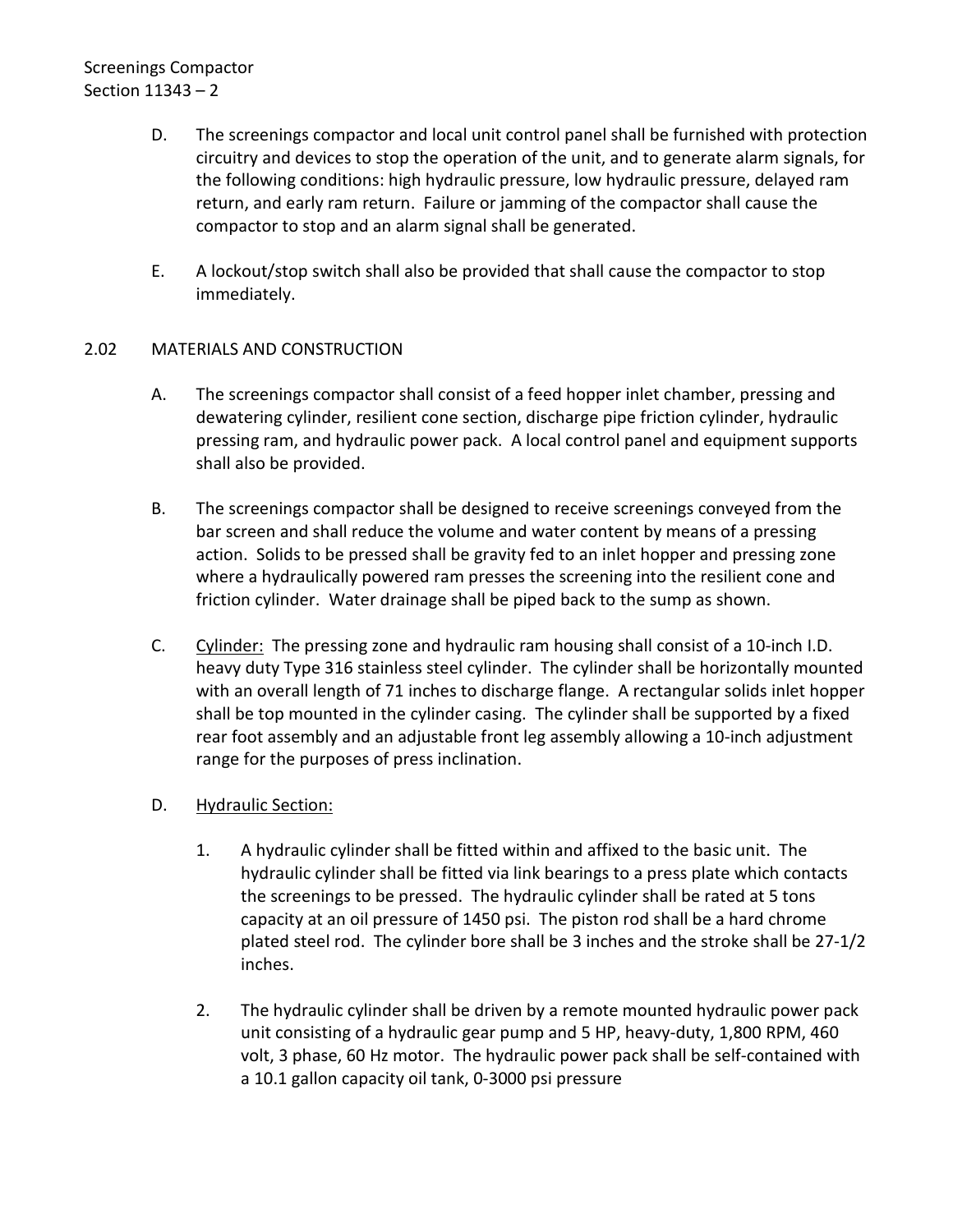gauge pressure limiting valve, and reciprocating valve. Movement of the hydraulic cylinder shall be actuated by pressure regulation of the reciprocating valve. The recirculation system shall be equipped with a replaceable oil filter system. Two (2) hydraulic hoses shall connect the power pack to the cylinder.

- E. Water Drain: Drained water from bottom slots in the pressing zone of the compactor and in the resilient cone shall be collected in a Tpye 316 stainless steel collection pan having a 3-inch diameter outlet pipe. Drain slots shall be of sufficient size to prevent plugging and fouling.
- F. Friction Cylinder: The compactor shall be furnished with a flanged 10-inch I.D. Type 316 stainless steel friction cylinder which shall extend a distance of approximately 10 feet unless otherwise recommended by the manufacturer from the edge of the cylinder/resilient cone discharge flange. Supports for the friction cylinder shall be furnished. The friction cylinder shall be curvelinear.
- G. Screening Hopper: The screenings hopper mounted on top of the cylinder shall be 36 inches wide, 42 inches deep and 24 inches high, and fabricated of Type 316 stainless steel, GA. 14.
- H. All nuts, bolts, washers and fasteners shall be Type 316 stainless steel.

## <span id="page-4-0"></span>2.03 LOCAL CONTROL PANEL

- A. The screenings compactor shall be provided with a Local Unit Control Panel (U.C.P.) consisting of required circuitry and devices enclosed in a corrosion resistant (i.e. stainless steel, plastic, or fiberglass) NEMA 4X enclosure and located adjacent to the compactor unit as shown. The local control panel shall house the compactor controls, main circuit breaker, motor starter, control transformer and other devices as specified or required for a complete and operable system. Identified terminal strips shall be provided for the connection of external conductors. All control devices on individual equipment items shall be interconnected to an equipment base-mounted junction terminal box. All equipment shall be ready for service after connection of conductors to equipment, controls, and local control panel.
- B. The control panel shall, as a minimum include the following:
	- 1. On/off switch for "hand" compactor operation.
	- 2. Lockout/stop switch.
	- 3. Panel mounted run status light and individual alarm lights for high hydraulic pressure, low hydraulic pressure, early ram return and delayed ram return.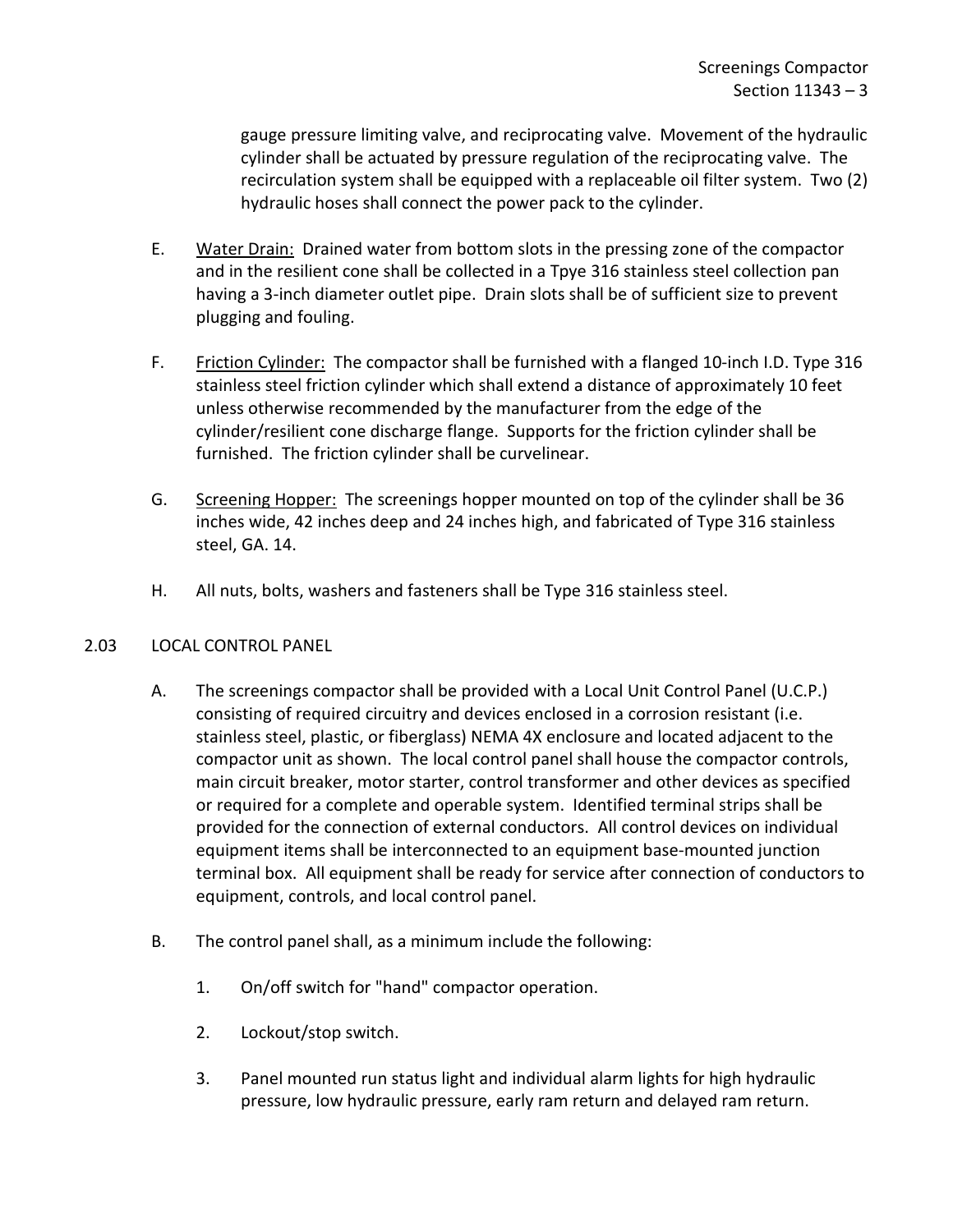- 4. Alarm reset button (common).
- 5. Dry contacts for future common alarm output and connections for remote on/off input.
- 6. Audible alarm horn rated for 85 dB at a distance of 10 feet minimum. Alarm shall sound for any of the aforementioned alarm conditions.
- C. The Unit Control Panel (U.C.P.) shall be either free standing or wall mounted at the location shown in the plans. The panel shall be anchored to withstand Seismic Zone IV shaking in accordance with the Uniform Building Code (latest edition). Minimum acceleration shall be 0.3 g's.

### <span id="page-5-0"></span>2.04 MANUFACTURER

The screenings compactor shall be a Hypress model HP-1020 as manufactured by Hycor, or equal.

### <span id="page-5-1"></span>**PART 3 - EXECUTION**

### <span id="page-5-2"></span>3.01 INSTALLATION

- A. Screenings compactor equipment shall be installed in accordance with the shop drawings, unless otherwise approved.
- B. The Screenings Compactor Unit shall be anchored to withstand Seismic Zone IV shaking in accordance with the Uniform Building Code (latest edition). Minimum acceleration shall be 0.3 g's.

#### <span id="page-5-3"></span>3.02 PROTECTIVE COATINGS

The screenings compactor and appurtenances shall be shop primed as required and field-painted in accordance with Specification Section 09871.

#### <span id="page-5-4"></span>3.03 WARNING SIGNS

Warning signs shall be provided in accordance with the contract drawings.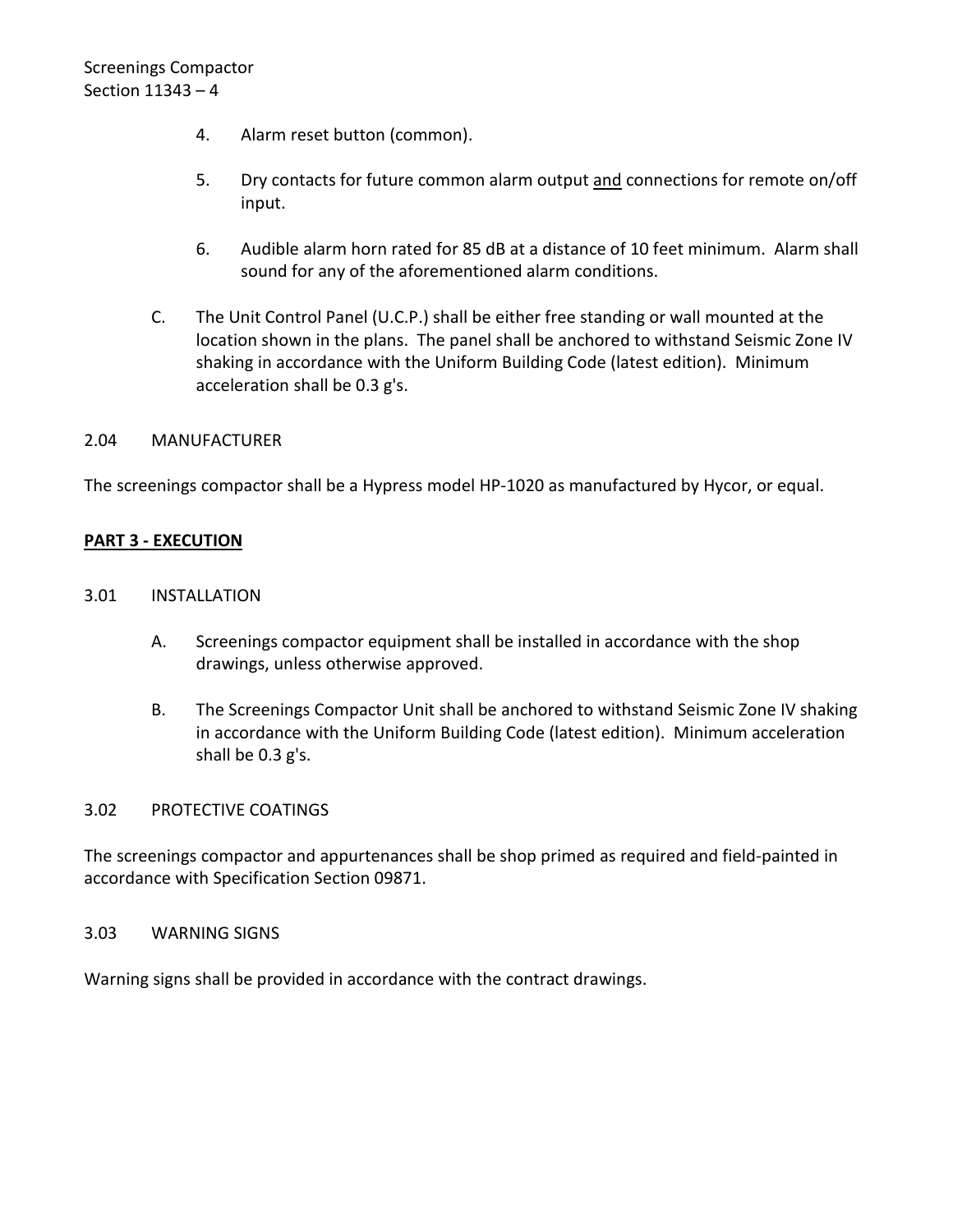### <span id="page-6-0"></span>3.04 FIELD TESTING

Upon completion of the installation, each piece of equipment and each system shall be tested for satisfactory operation without excessive noise, vibration, overheating, and proper operation of all moving parts without binding. All equipment must be adjusted and checked for misalignment, clearances, supports, and adherence to safety standards. The CONTRACTOR shall provide the services of a manufacturer's representative for one (1) day at the site for the purposes of inspecting the installation, startup, and instructing the OWNER's personnel on the operation and maintenance of the screenings compactor.

### <span id="page-6-1"></span>3.05 SPARE PARTS

Spare parts shall be provided as recommended by the manufacturer and shall include one set hydraulic hoses, one packing set, and four oil filters. Spare parts shall be suitably packaged and clearly labeled and identified with the name and number of the equipment to which they belong.

### **END OF SECTION 11343**